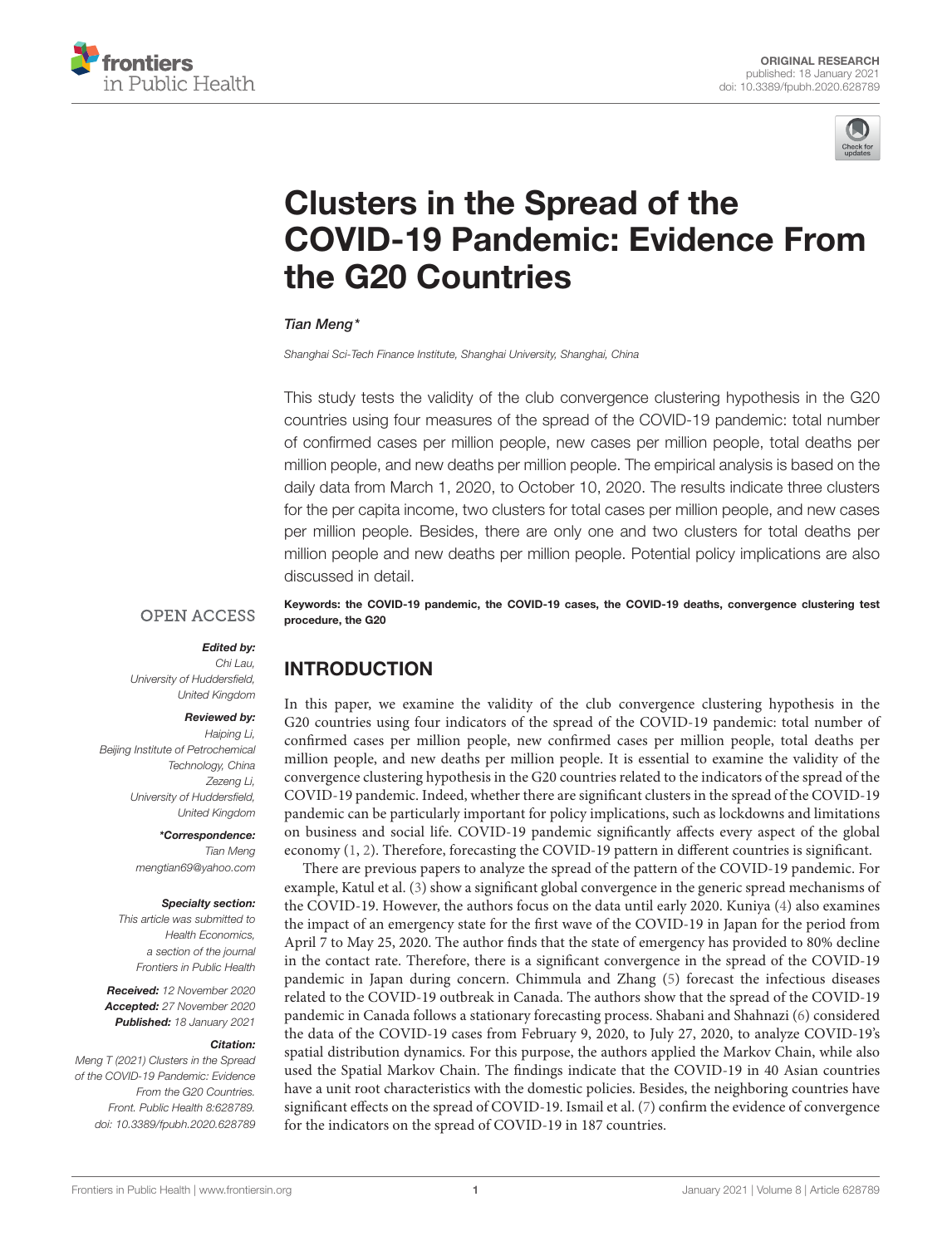This study follows the current developments in the literature. It aims to examine the validity of the club convergence clustering hypothesis in the G20 countries using four indicators of the spread of the COVID-19 pandemic: total cases per million people, new cases per million people, total deaths per million people, and new deaths per million people. We use the daily data from March 1, 2020, to October 10, 2020.

A thorough search of the relevant literature yielded only one related article. This is the first study to use the club convergence clustering method to examine the spread of the COVID-19 pandemic in different countries. The results indicate two clusters for the per capita income, three clusters for total cases per million people, and new cases per million people. Besides, there are only one and two clusters for total deaths per million people and new deaths per million people. These findings suggest some substantial implications in the G20 countries. For example, the policymakers in these should implement measures for controlling the spread of the COVID-19 pandemic, and some countries have different dynamics in the spread of the COVID-19 pandemic. This main evidence should be some significant policy implications for these countries since the risks related to the COVID-19 significantly greater in some countries than others. Furthermore, emerging countries are seemed to be heavily affected by the COVID-19 pandemic.

The remaining parts of the study are structured as follows: Section Data and Club Convergence Methodology provides the details of the data and the club convergence methodology. The empirical results are stated in Empirical Findings. Section Conclusion concludes the study with possible implications of the findings.

## DATA AND CLUB CONVERGENCE **METHODOLOGY**

#### **Data**

We examine possible cluster and club convergence dynamics for four indicators of the spread of the COVID-19 pandemic: total cases per million people, new cases per million people, total deaths per million people, and new deaths per million people. The empirical analysis is based on the daily data for the period from March 1, 2020, to October 10, 2020, in the G20 countries (19 countries excluding the European Union): Argentina, Australia, Brazil, Canada, China PR, France, Germany, India, Indonesia, Italy, Japan, Mexico, the Russian Federation, Saudi Arabia, South Africa, South Korea, Turkey, the United Kingdom, and the United States. The list of countries, including the country id of the countries in the empirical analyses, are provided in **[Table 1](#page-1-0)**. The frequency of the panel data is daily. The data are downloaded from the dataset of Hasell et al. [\(8\)](#page-4-7), so-called the Data on COVID-19 (Coronavirus) by Our World in Data project [\(https://github.](https://github.com/owid/covid-19-data/tree/master/public/data) [com/owid/covid-19-data/tree/master/public/data\)](https://github.com/owid/covid-19-data/tree/master/public/data).

Descriptive statistics of four indicators of the spread of the COVID-19 pandemic: total cases per million people, new cases per million people, total deaths per million people, and new deaths per million people are reported in **[Table 2](#page-1-1)**.

<span id="page-1-0"></span>TABLE 1 | Countries in the dataset.

| <b>ISO Code</b> | Country            | <b>Country ID</b> |  |  |  |
|-----------------|--------------------|-------------------|--|--|--|
| <b>ARG</b>      | Argentina          | 1                 |  |  |  |
| <b>AUS</b>      | Australia          | $\mathbf{2}$      |  |  |  |
| <b>BRA</b>      | Brazil             | 3                 |  |  |  |
| CAN             | Canada             | $\overline{4}$    |  |  |  |
| CHN             | China, PR          | 5                 |  |  |  |
| <b>FRA</b>      | France             | 6                 |  |  |  |
| DEU             | Germany            | $\overline{7}$    |  |  |  |
| <b>IND</b>      | India              | 8                 |  |  |  |
| <b>IDN</b>      | Indonesia          | 9                 |  |  |  |
| <b>ITA</b>      | Italy              | 10                |  |  |  |
| <b>JPN</b>      | Japan              | 11                |  |  |  |
| <b>MEX</b>      | Mexico             | 12                |  |  |  |
| <b>RUS</b>      | Russian Federation | 13                |  |  |  |
| SAU             | Saudi Arabia       | 14                |  |  |  |
| ZAF             | South Africa       | 15                |  |  |  |
| <b>KOR</b>      | South Korea        | 16                |  |  |  |
| <b>TUR</b>      | Turkey             | 17                |  |  |  |
| <b>GBR</b>      | The United Kingdom | 18                |  |  |  |
| <b>USA</b>      | The United States  | 19                |  |  |  |

<span id="page-1-1"></span>TABLE 2 | Descriptive statistics.

| Indicator | Total<br>Cases per<br><b>Million</b><br>People | <b>New</b><br>Cases per<br><b>Million</b><br>People | Total<br>Deaths per<br><b>Million</b><br>People | <b>New</b><br>Deaths per<br><b>Million</b><br>People |  |  |
|-----------|------------------------------------------------|-----------------------------------------------------|-------------------------------------------------|------------------------------------------------------|--|--|
| Mean      | 2.858                                          | 34.83                                               | 144.8                                           | 1.287                                                |  |  |
| Max       | 23.785                                         | 380.8                                               | 703.9                                           | 74.14                                                |  |  |
| Min       | 0.002                                          | 0.000                                               | 0.000                                           | 0.000                                                |  |  |
| Std. Dev. | 4.135                                          | 53.36                                               | 199.6                                           | 2.588                                                |  |  |
| Obs.      | 4.256                                          | 4.256                                               | 4.256                                           | 4.256                                                |  |  |

## Club Convergence Methodology

Phillips and Sul [\(9,](#page-4-8) [10\)](#page-4-9) propose a novel approach for identifying the stochastic properties of convergence and defining different convergence clubs among the panel units over time. The methodology assumes the time-varying model with nonlinear nature, and it offers a mechanism of nonlinear transition. The best way of this approach is that it can also be applied in the panel data with unit root, or it does not assume homogeneous (common) factors in the data-generating algorithm. Besides, Phillips and Sul [\(9,](#page-4-8) [10\)](#page-4-9) club convergence methodology captures each country's heterogeneity within the panel dataset. Hence, the club convergence procedure considers the dynamics of the COVID-19 spread among the G20 countries in a panel dataset. The COVID-19 spread rate in each county can be defined by the panel dataset, which may follow different convergence dynamics. Therefore, the club convergence procedure is a suitable test for the convergence dynamics of the COVID-19 spread among the G20 countries. This paper aims to examine the different convergence club features in the COVID-19 spread among the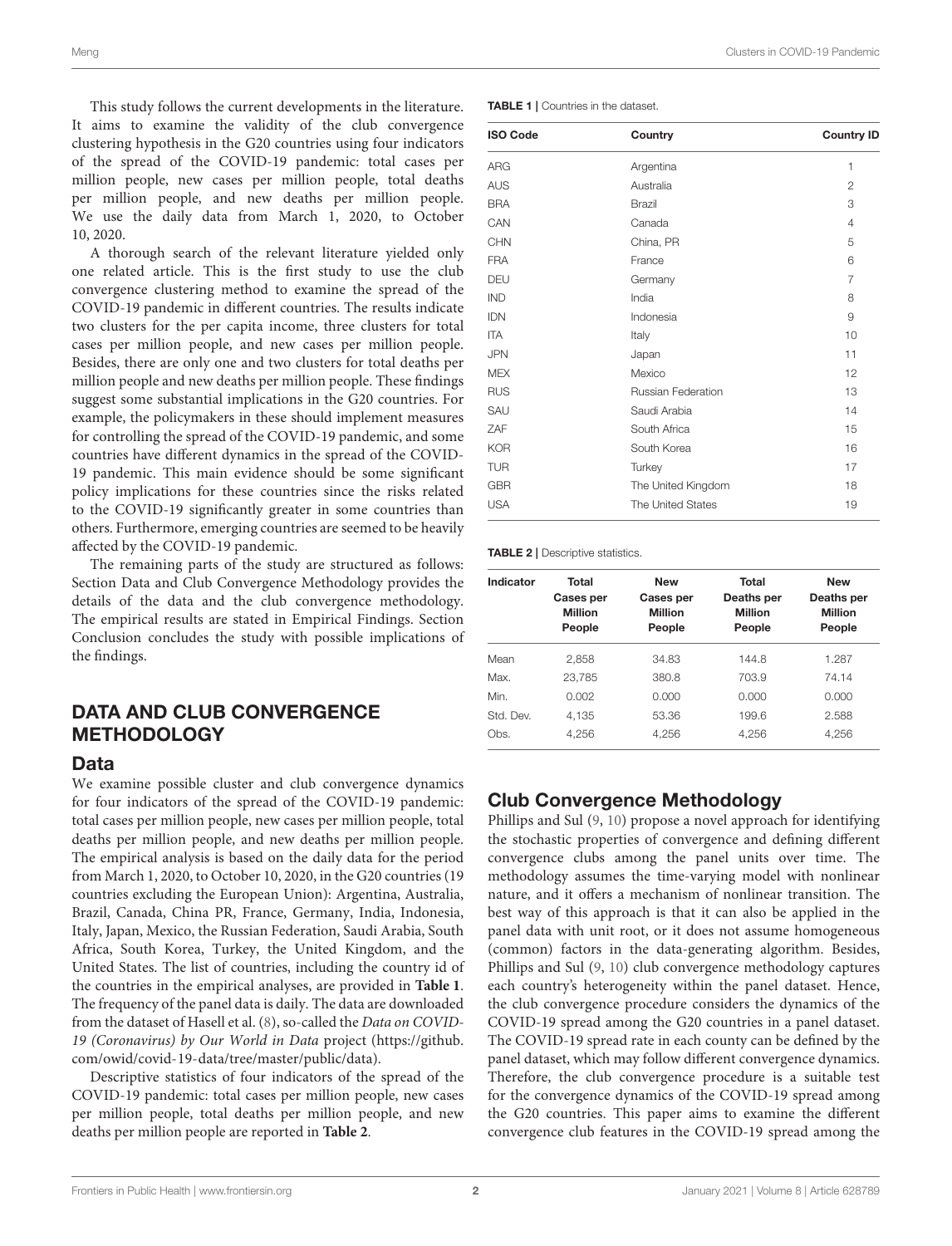G20 countries. We can define the club convergence procedure as such:

The series  $X_{it}$  captures an indicator of the COVID-19 spread for country *i* at time *t*, and  $i = 1, 2, ..., N$ ;  $t = 1, 2, ..., 19$ . At this stage, Phillips and Sul [\(9,](#page-4-8) [10\)](#page-4-9) decompose the variable into two components: First is the common component of cross-sectional dependence in a panel dataset,  $g_{it}$ , and transitory component,  $a_{it}$ , as such:

$$
X_{it} = g_{it} + a_{it} \tag{1}
$$

Phillips and Sul [\(9,](#page-4-8) [10\)](#page-4-9) define the Equation [\(1\)](#page-4-0) as the common and the idiosyncratic components. At this stage, the variable follows nonlinear stochastic properties, as such:

$$
X_{it} = \left(\frac{g_{it} + a_{it}}{\mu_t}\right) \mu_t = \delta_{it} \mu_t \text{ for all } i \text{ and } t,
$$
 (2)

Where,  $\mu_t$  captures the common component and  $\delta_{it}$  indicates the time-varying idiosyncratic component.  $\delta_{it}$  denotes the relative difference between common trend component  $\mu_t$  and the value of Xit is an indicator of the spread of the COVID-19 in a country  $i$  at time  $t$ .

Let us take the deaths from the COVID-19 per million people as an example.  $\mu_t$  denotes a common trend of the COVID-19 per million people in whole 19 countries.  $\delta_{it}$  captures each country's relative share in terms of the COVID-19 per million people in the common trend in the G20 countries. The baseline approach of club convergence approach of Phillips and Sul [\(9,](#page-4-8) [10\)](#page-4-9) is to define the time-varying load  $\delta_{it}$ , and time-varying load will determine the dynamics of the club convergence in terms of the power of convergence. Furthermore, Phillips and Sul [\(9,](#page-4-8) [10\)](#page-4-9) calculate a transition coefficient, which can be defined as  $h_{it}$ . Transition coefficient is based on the time-varying factor loadings  $(\delta_{it})$ , as such:

$$
h_{it} = \frac{X_{it}}{\frac{1}{N} \sum_{i=1}^{N} X_{it}} = \frac{\delta_{it} \mu_t}{\frac{1}{N} \sum_{i=1}^{N} \delta_{it} \mu_t} = \frac{\delta_{it}}{\frac{1}{N} \sum_{i=1}^{N} \delta_{it}} \qquad (3)
$$

In Equation (3),  $h_{it}$  indicates a transition term, which measure  $\delta_{it}$  related to the average of the panel at time t. At this stage, the transition term defines a transition nature for source countries i relative to the average of the panel dataset of the G20 countries. All indicators used the filter provided by Hodrick and Prescott [\(11\)](#page-4-10) to remove the cyclical component. Following Ravn and Uhlig [\(12\)](#page-4-11), lambda is defined 1600  $\times$  (365/4)<sup>∧4</sup> for daily data. The filtered coefficient for transition parameter is represented by  $\hat{h}_{it}$ , and an extracted time-trend is defined as  $\hat{X}_{it}.$ 

Furthermore, the club convergence test procedure also defines the cross-sectional variance ratio,  $\frac{H_1}{H_t}$ , which can be defined as follows:

$$
H_t = \frac{1}{N} \sum_{i=1}^{N} (\hat{h}_{it} - 1)^2
$$
 (4)

At this stage, Phillips and Sul [\(9,](#page-4-8) [10\)](#page-4-9) show that the transition parameter  $\mathrm{H}_\mathrm{t}$  is defined within a limit form, which can be written as such:

$$
H_t \sim \frac{A}{L(t)^2 t^{2\alpha}} \text{ as } t \to \infty
$$
 (5)

In Equation (5) A is a constant term, and  $A > 0$ ,  $L(t)$  is the function of time, and  $\alpha$  indicates the speed of convergence. Phillips and Sul  $(9, 10)$  $(9, 10)$  define log t regression to test the validity of the null hypothesis of convergence. The null hypothesis can be written as  $H_0: \delta_i = \delta$  and  $\alpha \geq 0$  and against  $H_1: \delta_i \neq \delta$  for all  $i$  or  $\alpha < 0$ .

Furthermore, Phillips and Sul [\(9,](#page-4-8) [10\)](#page-4-9) estimate the following Ordinary Least Squares (OLS) equation:

$$
Log\left(\frac{H_1}{H_t}\right) - 2log L\left(t\right) = \hat{a} + \hat{b}\log t + \hat{c}\left(\log t\right)^2 + \hat{u}_t \hspace{0.5cm} (6)
$$

In Equation (6),  $L(t) = log(t + 1)$ , the fitted coefficient of log t is  $\hat{b} = 2\hat{\alpha}$ , and  $\hat{\alpha}$  is the estimate of  $\alpha$  in the null hypothesis. The authors include the *squares of log t* to enhance the test procedure's power by capturing nonlinearity in the series. The test procedure considers the initial condition by removing a fraction of the sample in the estimated regression. The initial condition requires a starting point  $t = [rT]$  with  $r > 0$ . Phillips and Sul [\(9,](#page-4-8) [10\)](#page-4-9) set  $r = 0.3$ . The authors estimate the coefficient of  $\overline{b}$  by providing the standard errors in the use of Heteroskedasticity and Autocorrelation Consistent (HAC) of the long-run variance in residuals to perform the one-sided t-test of null  $\alpha \geq 0$ . Hence the *t*-test statistic  $t<sub>\hat{b}</sub>$  is based on the normal distribution, and if  $t<sub>\hat{b}</sub>$ < –1.645, the null hypothesis of club convergence will be rejected.

Finally, Phillips and Sul [\(9,](#page-4-8) [10\)](#page-4-9) discuss that the rejection of the null of club convergence does not mean that there cannot be subgroup convergence in the panel dataset. It is important to note that the club convergence test procedure is defined for detecting cluster units. Using the club convergence test procedure, we examine the club convergence dynamics in the G20 countries over the period under concern. The club convergence is defined as log t regressions with the following main issues:

- 1) Ordering: Order the  $X_{it}$  series following the last observation in the panel dataset.
- 2) Group Formation: Calculate t-statistic  $t_{\hat{b}}$  (k) for each country (k) and select country or countries for the core group.
- 3) Membership of the Club: Find the country for membership in the core group by including each remaining country separately, following the results of  $log t$  tests. A new county will be added to the club if the calculated t-statistic is higher than zero.
- 4) Recursion and Stop: Finally, log t-tests are applied for the group of unselected countries. If the cluster of countries converges in the first club, a second club will be formed. If there is no club convergence, sub-convergent club clusters will be investigated. If no subgroups are defined for the remaining countries, they will be defined as countries with a divergence pattern.

#### EMPIRICAL FINDINGS

**[Table 3](#page-3-0)** provides the club convergence results for four indicators of the spread of the COVID-19 pandemic: total cases per million people, new cases per million people, total deaths per million people, and new deaths per million people.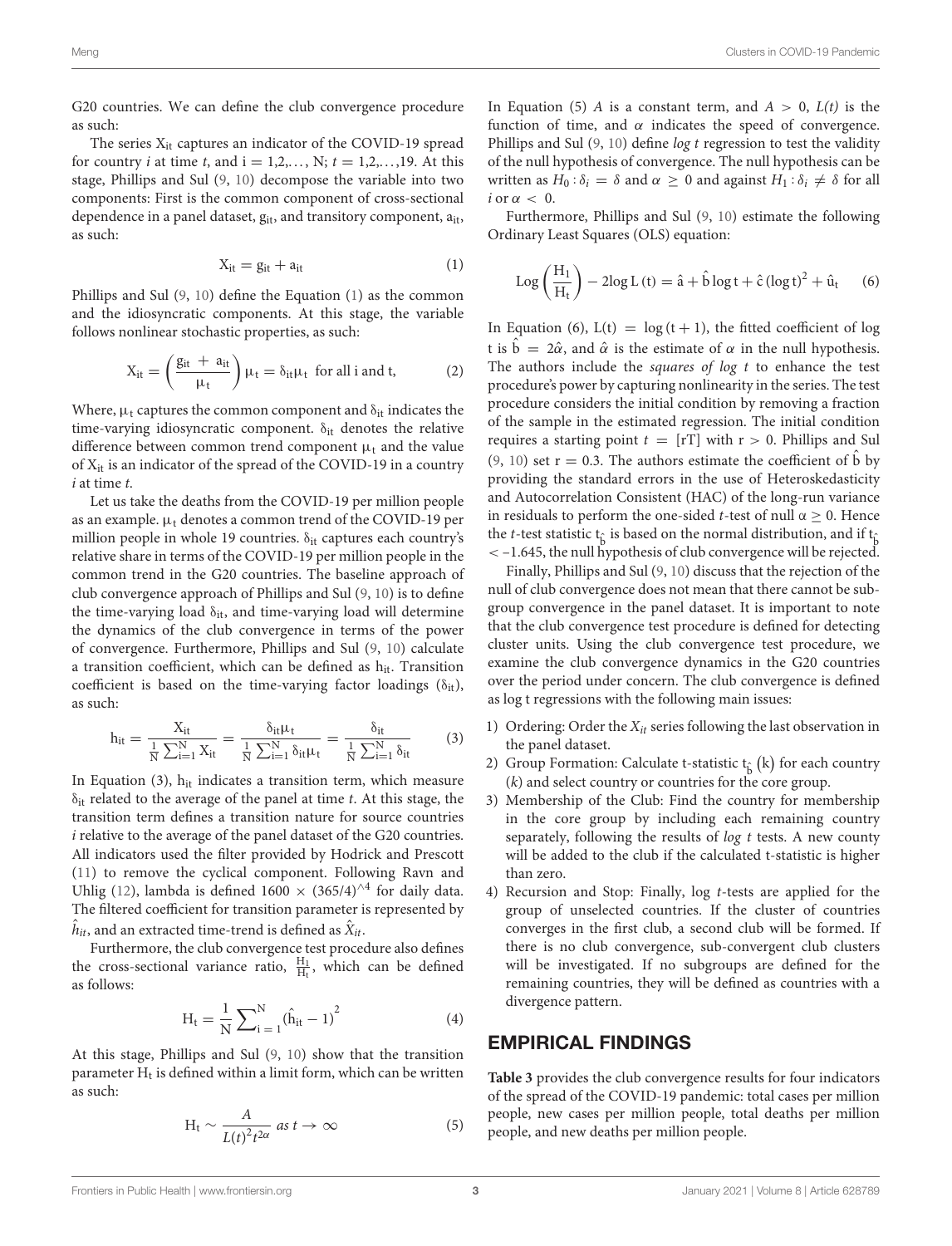<span id="page-3-0"></span>TABLE 3 | Results of the club convergence tests for indicators of the spread of the COVID-19.

| Indicators of the spread of the COVID-19 | <b>Clubs</b>   |                |                |                |    |                        |                |    |              |    | $\hat{\mathbf{b}}$ | t-statistic |
|------------------------------------------|----------------|----------------|----------------|----------------|----|------------------------|----------------|----|--------------|----|--------------------|-------------|
| Total cases per million people           | (1)            |                |                |                |    |                        |                |    |              |    | $-0.025$           | $-0.550$    |
|                                          | $\mathbf{1}$   | 3              | 5              | $\overline{7}$ | 8  | $\mathsf g$            | 11             | 12 | 13           | 15 |                    |             |
|                                          | 16             | 17             | 19             |                |    |                        |                |    |              |    |                    |             |
|                                          | (2)            |                |                |                |    |                        |                |    |              |    | $-0.090$           | $-0.146$    |
|                                          | 6              | 14             | 18             |                |    |                        |                |    |              |    |                    |             |
|                                          | $(3)$          |                |                |                |    |                        |                |    |              |    | 0.417              | 74.4        |
|                                          | $\mathbf{2}$   | $\overline{4}$ | 10             |                |    |                        |                |    |              |    |                    |             |
| New cases per million people             | (1)            |                |                |                |    |                        |                |    |              |    | $-0.098$           | $-2.011$    |
|                                          | $\mathbf{1}$   | $\mathbf{2}$   | 3              | $\overline{4}$ | 5  | $\,6$                  | $\overline{7}$ | 8  | $\mathsf 9$  | 10 |                    |             |
|                                          | 11             | 12             | 15             | 16             | 17 | 18                     | 19             |    |              |    |                    |             |
|                                          | (2)            |                |                |                |    |                        |                |    |              |    | $-0.820$           | $-0.919$    |
|                                          | 13             | 14             |                |                |    |                        |                |    |              |    |                    |             |
| Total deaths per million people          | (1)            |                |                |                |    |                        |                |    |              |    | 0.651              | 179.6       |
|                                          | $\mathbf{1}$   | $\overline{2}$ | 3              | $\overline{4}$ | 5  | 6                      | $\overline{7}$ | 8  | $\mathsf{9}$ | 10 |                    |             |
|                                          | 11             | 12             | 13             | 14             | 15 | 16                     | 17             | 18 | 19           |    |                    |             |
| New deaths per million people            | (1)            |                |                |                |    |                        |                |    |              |    | 0.031              | 0.191       |
|                                          | $\mathbf{1}$   | $\mathbf{2}$   | З              | 5              | 8  | $\mathrel{\mathsf{g}}$ | 11             | 12 | 13           | 14 |                    |             |
|                                          | 15             | 16             | 17             | 19             |    |                        |                |    |              |    |                    |             |
|                                          | (2)            |                |                |                |    |                        |                |    |              |    | $-0.868$           | $-3.689$    |
|                                          | $\overline{4}$ | 6              | $\overline{7}$ | 10             | 18 |                        |                |    |              |    |                    |             |

In terms of the findings of the club convergence test for the total COVID-19 cases per million people, there are three clubs. The log t regression results for the first club consisting of 13 countries with the t-statistic of  $-0.55$ , and the null hypothesis of convergence can be rejected. The second club consists of three countries (France, Saudi Arabia, and the United Kingdom) with the t-statistic −0.146, and the null hypothesis of convergence can be rejected. Finally, the third club shows three countries (Australia, Canada, and Italy) with the t-statistic 74.4, and the null hypothesis of convergence cannot be rejected.

There are two clubs in terms of the club convergence test results for the new COVID-19 cases per million people. The log t regression findings for the first club consisting of 17 countries with the t-statistic of −2.011 and the null hypothesis of convergence cannot be rejected. The second club includes two countries (the Russian Federation and Saudi Arabia) with a t-statistic −0.82, and the null hypothesis of convergence can be rejected.

When we look at the club convergence test findings for the total COVID-19 deaths per million people, only one club consists of all countries in the dataset. The  $log t$  regression results for the only club consisting of all countries with the t-statistic of 179.6 and the null hypothesis of convergence cannot be rejected.

There are two clubs in terms of the club convergence test results for new deaths per million people. The  $log t$  regression findings for the first club consisting of 14 countries with the t-statistic of 0.191 and the null hypothesis of convergence can be rejected. Furthermore, the second club consists of five countries (Canada, France, Germany, Italy, and the United Kingdom) with a t-statistic −3.689, and the null hypothesis of convergence cannot be rejected.

### **CONCLUSION**

In this paper, we examined the validity of the club convergence clustering hypothesis in the G20 countries using four indicators of the spread of the COVID-19 pandemic: total cases per million people, new cases per million people, total deaths per million people, and new deaths per million people. We used the daily data from March 1, 2020, to October 10, 2020. We followed the club convergence clustering methodology of Phillips and Sul [\(9,](#page-4-8) [10\)](#page-4-9) to model the time-varying nature of the spread of the COVID-19 pandemic and capture different fighting policy pandemic strategies. We observed that the cases and deaths related to the COVID-19 pandemic have a nonlinear nature and converge among the G20 countries.

We observed three clusters for the per capita income and two clusters for total cases per million people and new cases per million people. Besides, there are only one and two clusters for total deaths per million people and new deaths per million people. These results indicate that although policymakers in different countries have different solutions to the total pandemic deaths per million, they have similar stochastic properties in the G20 countries. This evidence can be related to the fact that the treatment of the COVID-19 virus has not been fully provided in the globe and the deaths due to the COVID-19 virus has somehow a random nature. Our results also indicate that if there will be no prevention, the countries with the low-level of COVID-19 spread will converge toward a pandemic's long-run level, which is the United States' case. Different characteristics of the countries have negligible effects on the spread of the COVID-19, particularly when we focus on the club convergence dynamics of the death ratios related to the COVID-19.